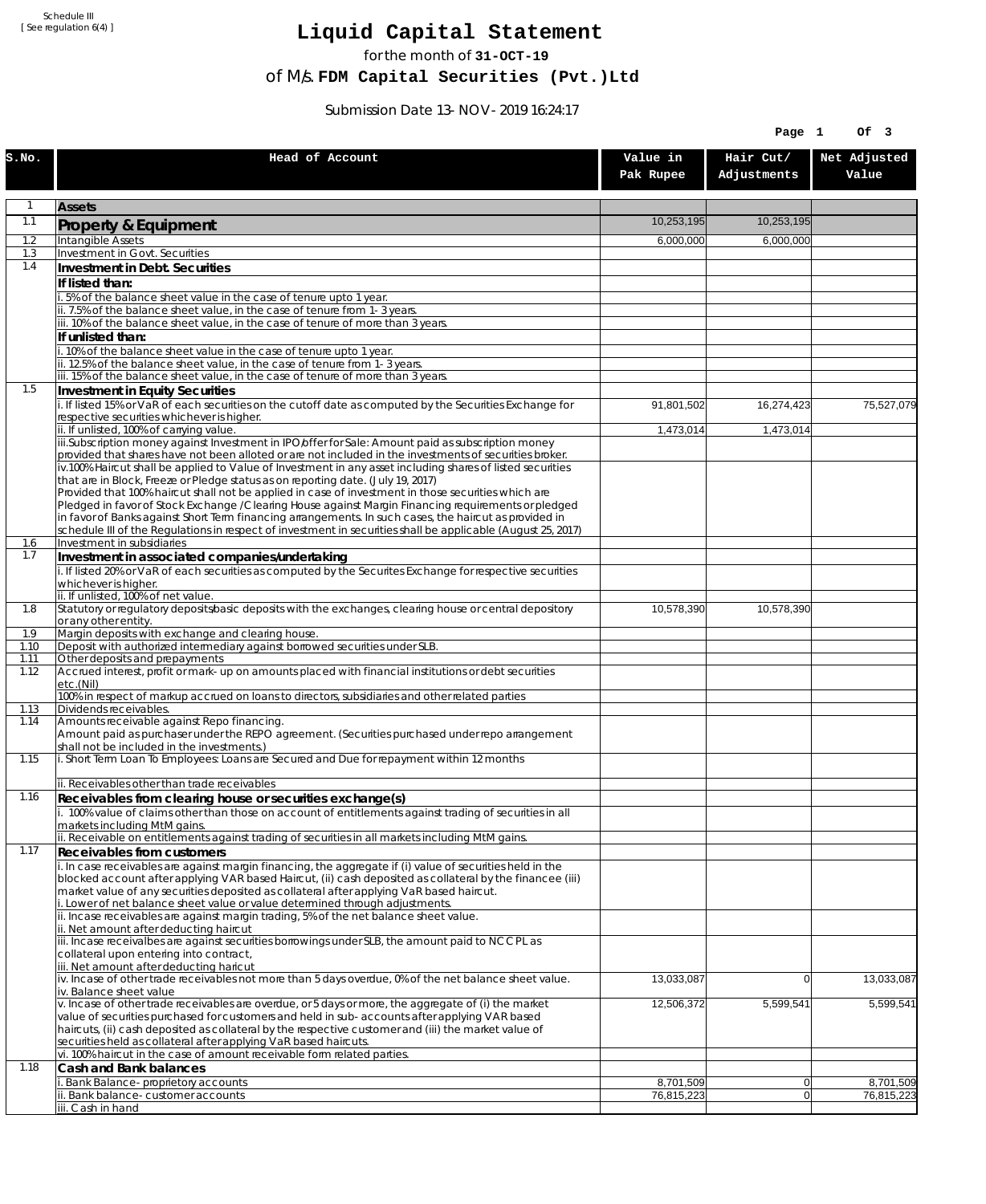Schedule III [ See regulation 6(4) ]

## **Liquid Capital Statement**

for the month of **31-OCT-19**

of M/s. **FDM Capital Securities (Pvt.)Ltd**

Submission Date 13-NOV-2019 16:24:17

|                |                                                                                                                                                                                                                     |                       | Page 2                   | Of 3                  |
|----------------|---------------------------------------------------------------------------------------------------------------------------------------------------------------------------------------------------------------------|-----------------------|--------------------------|-----------------------|
| S.NO.          | Head of Account                                                                                                                                                                                                     | Value in<br>Pak Rupee | Hair Cut/<br>Adjustments | Net Adjusted<br>Value |
| 1.19           | <b>Total Assets</b>                                                                                                                                                                                                 | 231, 162, 292         | 50,178,563               | 179,676,439           |
| $\overline{2}$ | Liabilities                                                                                                                                                                                                         |                       |                          |                       |
| 2.1            | Trade Payables                                                                                                                                                                                                      |                       |                          |                       |
|                | Payable to exchanges and clearing house<br>Payable against leveraged market products                                                                                                                                |                       |                          |                       |
|                | iii. Payable to customers                                                                                                                                                                                           | 74,336,808            | $\Omega$                 | 74.336.808            |
| 2.2            | <b>Current Liabilities</b>                                                                                                                                                                                          |                       |                          |                       |
|                | Statutory and regulatory dues<br>ii. Accruals and other payables                                                                                                                                                    |                       |                          |                       |
|                | iii. Short-term borrowinas                                                                                                                                                                                          |                       |                          |                       |
|                | iv. Current portion of subordinated loans                                                                                                                                                                           |                       |                          |                       |
|                | v. Current portion of long term liabilities<br>vi. Deferred Liabilities                                                                                                                                             |                       |                          |                       |
|                | vii. Provision for bad debts                                                                                                                                                                                        |                       |                          |                       |
|                | viii. Provision for taxation<br>ix. Other liabilities as per accounting principles and included in the financial statements                                                                                         |                       |                          |                       |
| 2.3            | Non-Current Liabilities                                                                                                                                                                                             |                       |                          |                       |
|                | i. Long-Term financing                                                                                                                                                                                              |                       |                          |                       |
|                | a. Long-Term financing obtained from financial instituion: Long term portion of financing obtained from<br>a financial institution including amount due against finance lease                                       |                       |                          |                       |
|                | b. Other long-term financing<br>ii. Staff retirement benefits                                                                                                                                                       |                       |                          |                       |
|                | iii. Advance against shares for Increase in Capital of Securities broker: 100% haircut may be allowed in                                                                                                            |                       |                          |                       |
|                | respect of advance against shares if:                                                                                                                                                                               |                       |                          |                       |
|                | a. The existing authorized share capital allows the proposed enhanced share capital<br>b. Boad of Directors of the company has approved the increase in capital                                                     |                       |                          |                       |
|                | c. Relevant Regulatory approvals have been obtained                                                                                                                                                                 |                       |                          |                       |
|                | d. There is no unreasonable delay in issue of shares against advance and all regulatory requirements<br>relating to the increase in paid up capital have been completed.                                            |                       |                          |                       |
|                | e. Auditor is satisfied that such advance is against the increase of capital.                                                                                                                                       |                       |                          |                       |
| 2.4            | iv. Other liabilities as per accounting principles and included in the financial statements                                                                                                                         |                       |                          |                       |
|                | Subordinated Loans<br>. 100% of Subordinated loans which fulfill the conditions specified by SECP are allowed to be deducted:                                                                                       |                       |                          |                       |
|                | The Schedule III provides that 100% haircut will be allowed against subordinated Loans which fulfill the                                                                                                            |                       |                          |                       |
|                | conditions specified by SECP. In this regard, following conditions are specified:<br>a. Loan agreement must be executed on stamp paper and must clearly reflect the amount to be repaid                             |                       |                          |                       |
|                | after 12 months of reporting period                                                                                                                                                                                 |                       |                          |                       |
|                | b. No haircut will be allowed against short term portion which is repayable within next 12 months.<br>c. In case of early repayment of loan, adjustment shall be made to the Liquid Capital and revised Liquid      |                       |                          |                       |
|                | Capital statement must be submitted to exchange.<br>ii. Subordinated loans which do not fulfill the conditions specified by SECP                                                                                    |                       |                          |                       |
| 2.5            | <b>Total Liabilites</b>                                                                                                                                                                                             | 74,336,808            | $\Omega$                 | 74.336.808            |
| 3              | Ranking Liabilities Relating to:                                                                                                                                                                                    |                       |                          |                       |
| 3.1            | Concentration in Margin Financing                                                                                                                                                                                   |                       |                          |                       |
|                | The amount calculated client-to- client basis by which any amount receivable from any of the                                                                                                                        |                       |                          |                       |
| 3.2            | financees exceed 10% of the aggregate of amounts receivable from total financees.<br>Concentration in securites lending and borrowing                                                                               |                       |                          |                       |
|                | The amount by which the aggregate of:                                                                                                                                                                               |                       |                          |                       |
|                | (i) Amount deposited by the borrower with NCCPL                                                                                                                                                                     |                       |                          |                       |
|                | (Ii) Cash margins paid and<br>(iii) The market value of securities pledged as margins exceed the 110% of the market value of shares                                                                                 |                       |                          |                       |
|                | borrowed                                                                                                                                                                                                            |                       |                          |                       |
| 3.3            | Net underwriting Commitments                                                                                                                                                                                        |                       |                          |                       |
|                | (a) in the case of right issuse : if the market value of securites is less than or equal to the subscription<br>price; the aggregate of:                                                                            |                       |                          |                       |
|                | (i) the 50% of Haircut multiplied by the underwriting commitments and                                                                                                                                               |                       |                          |                       |
|                | (ii) the value by which the underwriting commitments exceeds the market price of the securities.<br>In the case of rights issuse where the market price of securities is greater than the subscription price, 5% of |                       |                          |                       |
|                | the Haircut multiplied by the net underwriting                                                                                                                                                                      |                       |                          |                       |
|                | (b) in any other case: 12.5% of the net underwriting commitments                                                                                                                                                    |                       |                          |                       |
| 3.4            | Negative equity of subsidiary<br>The amount by which the total assets of the subsidiary (excluding any amount due from the subsidiary)                                                                              |                       |                          |                       |
|                | exceed the total liabilities of the subsidiary                                                                                                                                                                      |                       |                          |                       |
| 3.5            | Foreign exchange agreements and foreign currency positions                                                                                                                                                          |                       |                          |                       |
|                | 5% of the net position in foreign currency. Net position in foreign currency means the difference of total<br>assets denominated in foreign cuurency less total liabilities denominated in foreign currency         |                       |                          |                       |
| 3.6            | Amount Payable under REPO                                                                                                                                                                                           |                       |                          |                       |
| 3.7            | Repo adjustment                                                                                                                                                                                                     |                       |                          |                       |